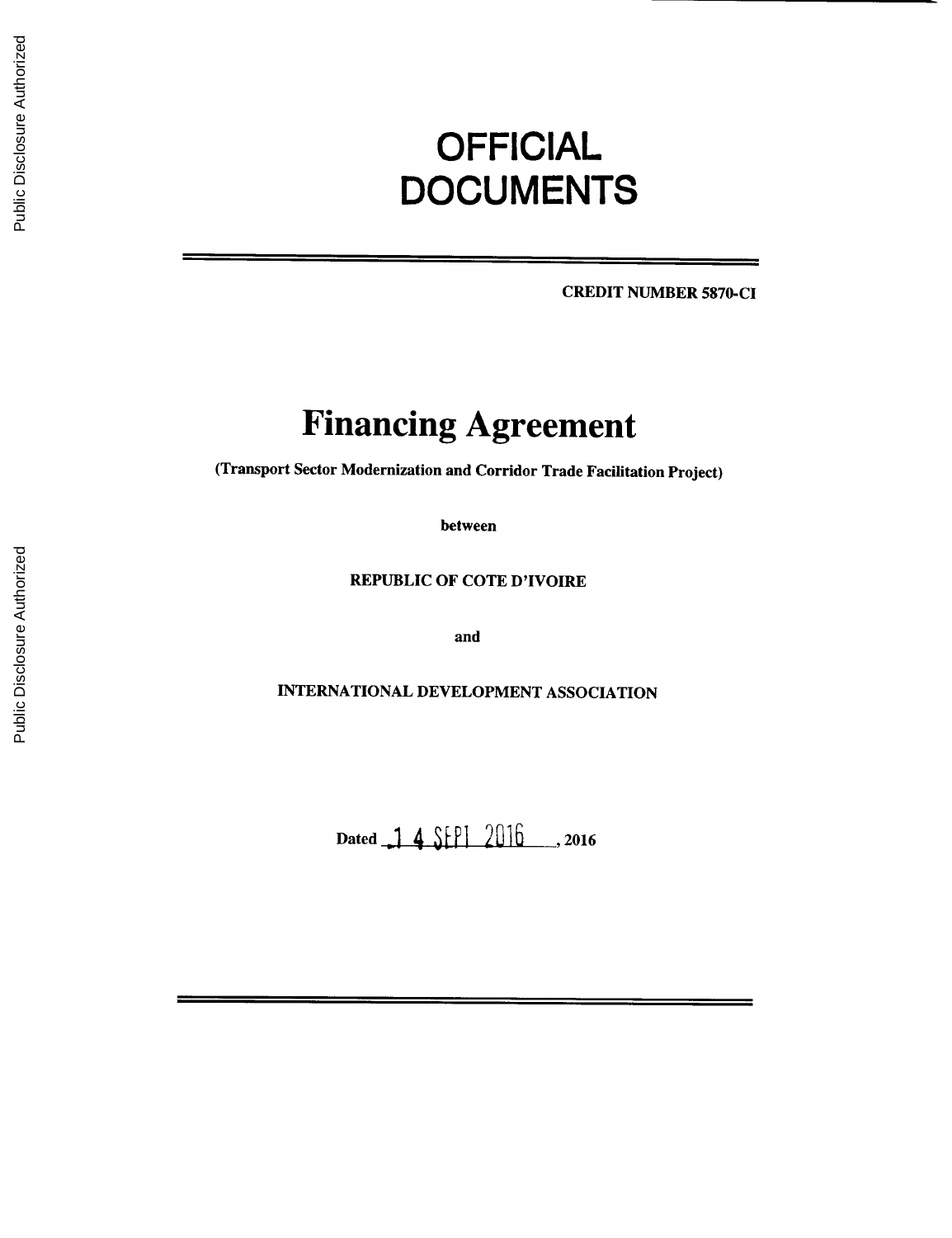#### CREDIT **NUMBER 5870-Cl**

## **FINANCING AGREEMENT**

**AGREEMENT** dated **1 4 SEPI 2016 , 2016, entered into between** the REPUBLIC OF **COTE** D'IVOIRE ("Recipient") and the **INTERNATIONAL DEVELOPMENT ASSOCIATION** ("Association").

WHEREAS the Project financed **by** this Agreement is designed to provide technical and financial assistance to enable the effective implementation **by** the Recipient of transport and customs-related reforms and modernization measures identified in connection with the financing agreements for the Regional Trade Facilitation and Competitiveness Development Policy Credits entered into **by** the World Bank with each of the Recipient and Burkina Faso, on July **8,** *2015.*

#### **ARTICLE I - GENERAL CONDITIONS; DEFINITIONS**

- **1.01.** The General Conditions (as defined in the Appendix to this Agreement) constitute an integral part of this Agreement.
- 1.02. Unless the context requires otherwise, the capitalized terms used in this Agreement have the meanings ascribed to them in the General Conditions or in the Appendix to this Agreement.

## **ARTICLE II - FINANCING**

- 2.01. The Association agrees to extend to the Recipient, on the terms and conditions set forth or referred to in this Agreement, a credit in an amount of twenty-six million four hundred thousand Euro **(EUR** 26,400,000) (variously, "Credit" and "Financing"), to assist in financing the project described in Schedule 1 to this Agreement ("Project").
- 2.02. The Recipient may withdraw the proceeds of the Financing in accordance with Section IV of Schedule 2 to this Agreement.
- **2.03.** The Maximum Commitment Charge Rate payable **by** the Recipient on the Unwithdrawn Financing Balance shall be one-half of one percent (1/2 of **1%)** per annum.
- 2.04. The Service Charge payable **by** the Recipient on the Withdrawn Credit Balance shall be equal to the greater of: (a) the sum of three-fourths of one percent (3/4 of **1%)** per annum plus the Basis Adjustment; and **(b)** three-fourths of one percent (3/4 of **1%)** per annum.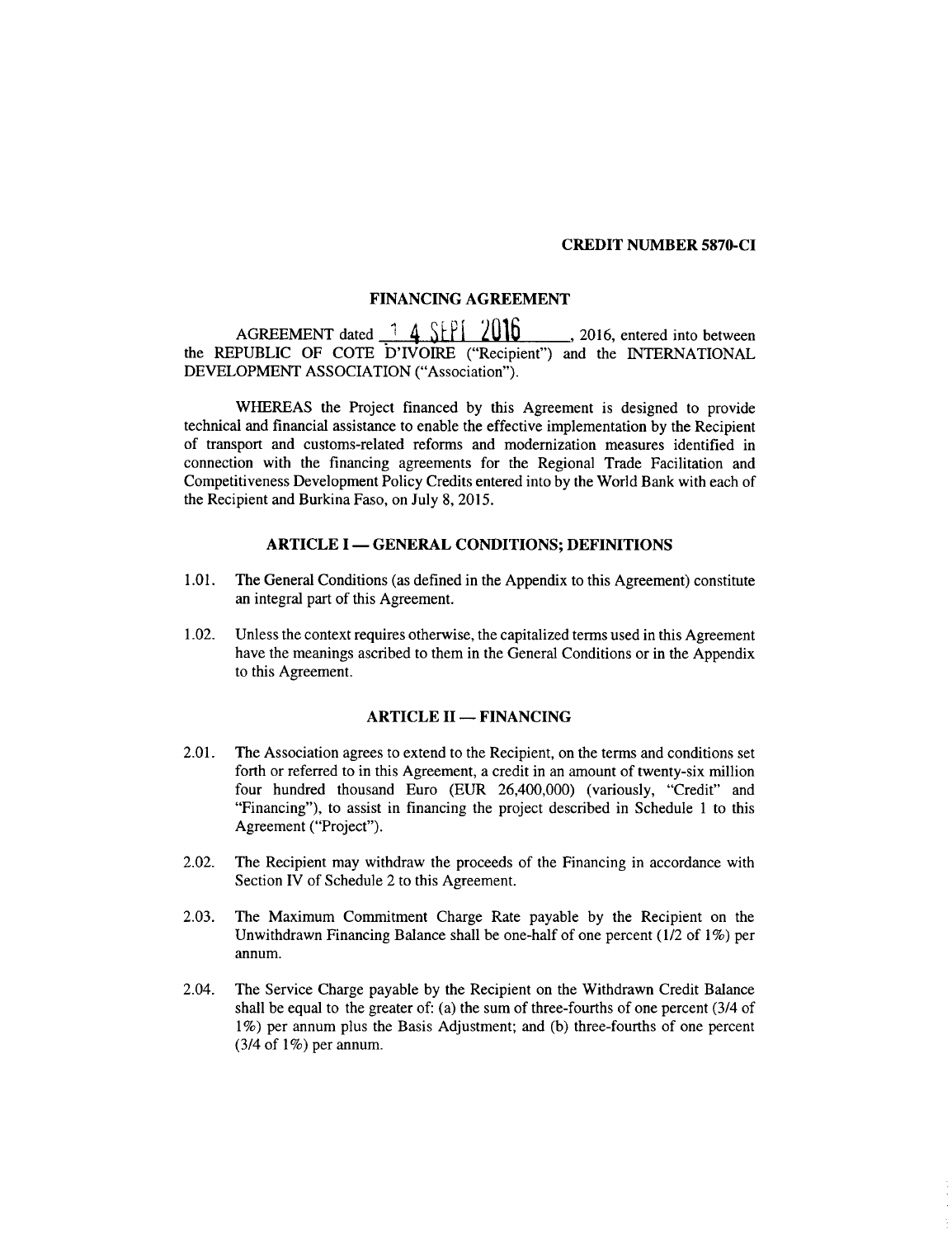- **2.05.** The Interest Charge payable **by** the Recipient on the Withdrawn Credit Balance shall be equal to the greater of: (a) the sum of one and a quarter percent *(1.25%)* per annum plus the Basis Adjustment; and **(b)** zero percent **(0%)** per annum.
- **2.06.** The Payment Dates are May **15** and November **15** in each year.
- **2.07.** The principal amount of the Credit shall be repaid in accordance with the repayment schedule set forth in Schedule **3** to this Agreement.
- **2.08.** The Payment Currency is Euro.

#### **ARTICLE III - PROJECT**

- **3.01.** The Recipient declares its commitment to the objective of the Project. To this end, the Recipient shall carry out the Project, and cause the following components of the Project to be carried out through the respective Implementing Agencies as follows and in accordance with the provisions of Article IV of the General Conditions:
	- (a) Part **I** through the TDMT
	- **(b)** Part 2 through the FDTR
	- **(c)** Part **3** through Ivoirian Customs
	- **(d)** Part 4 through the OSER
	- (e) Part *5* through the **PCU**
- **3.02.** Without limitation upon the provisions of Section **3.01** of this Agreement, and except as the Recipient and the Association shall otherwise agree, the Recipient shall ensure that the Project is carried out in accordance with the provisions of Schedule 2 to this Agreement.

## **ARTICLE IV - EFFECTIVENESS; TERMINATION**

- 4.01. The Effectiveness Deadline is the date ninety **(90)** days after the date of this Agreement.
- 4.02. For purposes of Section **8.05(b)** of the General Conditions, the date on which the obligations of the Recipient under this Agreement (other than those providing for payment obligations) shall terminate is twenty (20) years after the date of this Agreement.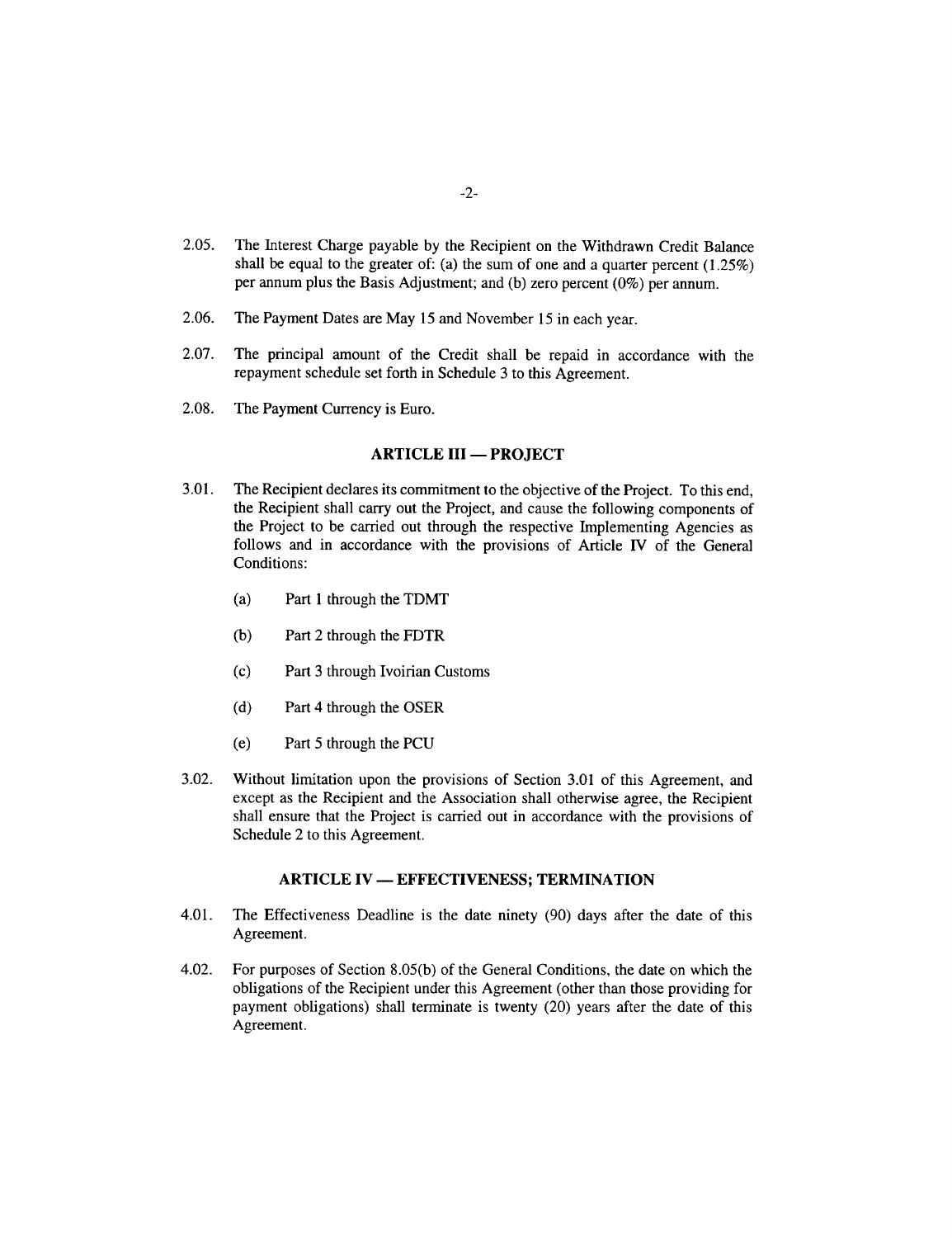## **ARTICLE V - REPRESENTATIVE; ADDRESSES**

- **5.01.** The Recipient's Representative is its Minister under the Prime Minister in charge of the Ministry of Economy and Finance, or his or her successor.
- *5.02.* The Recipient's Address is:

Ministry of Economy **&** Finance BP V **163** Abidjan C6te d'Ivoire

| MINFIN  | 225-20-30-25-25 |
|---------|-----------------|
| Abidjan | 225-20-30-25-28 |

**5.03.** The Association's Address is:

International Development Association **1818** H Street, N.W. Washington, **D.C.** 20433 United States of America

Cable: Facsimile:

**INDEVAS 1-202-477-6391** Washington, **D.C.**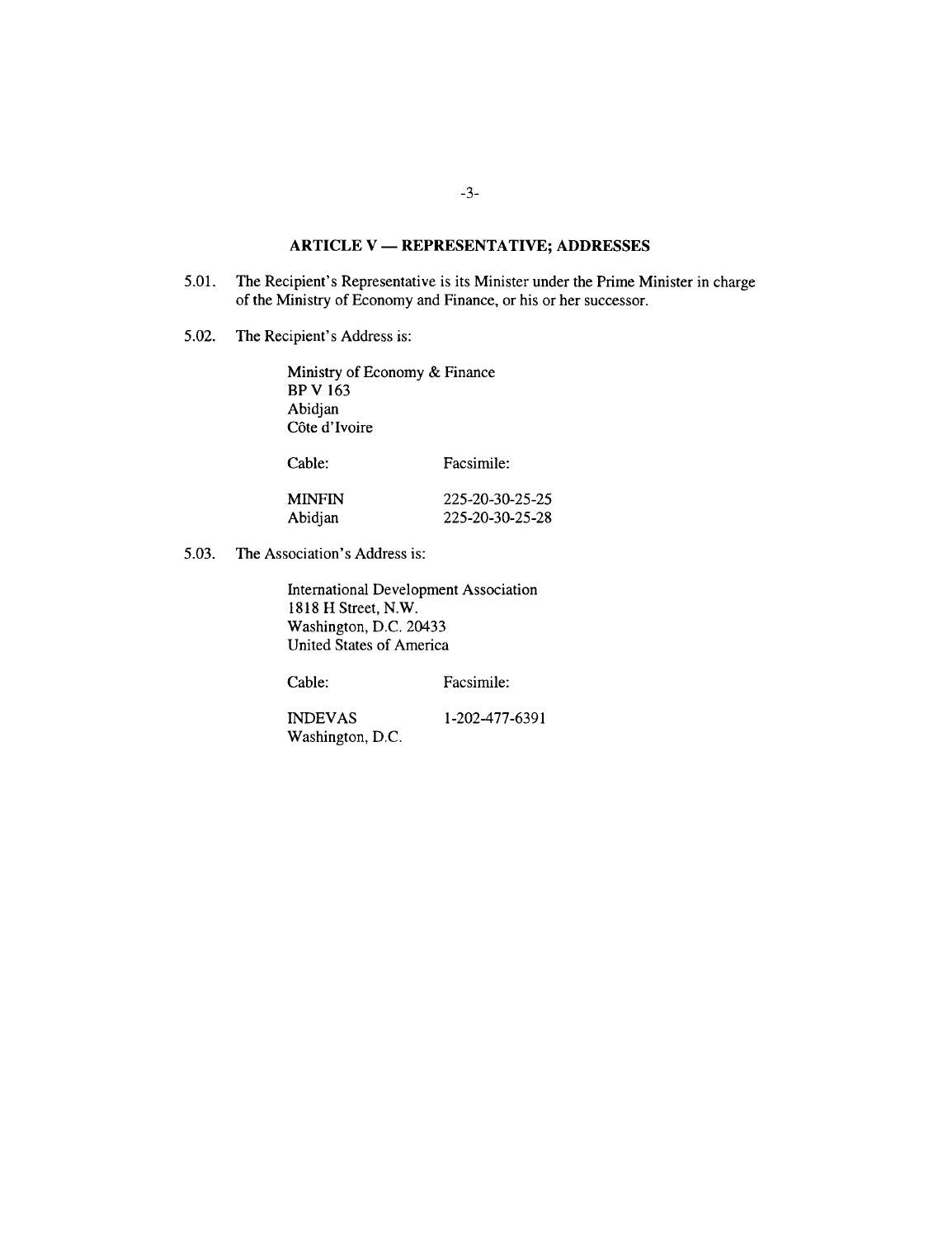AGREED *at Abidjan, Cåte d'Ivoire,* as of the day and year first above written.

REPUBLIC OF **COTE** D'IVOIRE qublique de Authorized Representative Name: HOQMLQ KON Title: Minustre ( <sup>8</sup> du Pres conomie et des

INTERNATIONAL **DEVELOPMENT ASSOCIATION**

**By**

Authbrized Representative

Name: \?1QXXQ£. *Ån7* Title: Conjuntar بق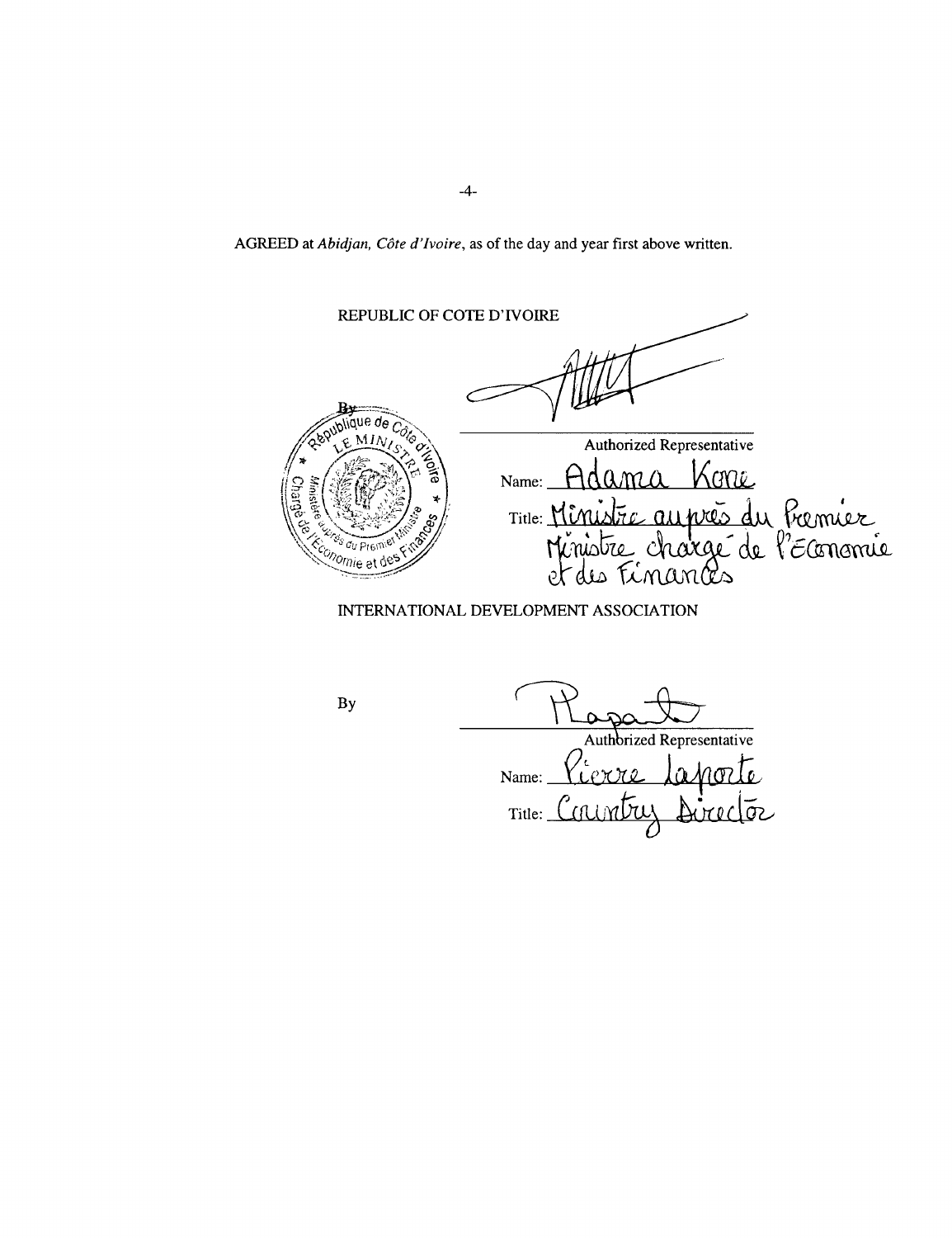## **SCHEDULE1**

## **Project Description**

The objective of the Project is to improve the efficiency and safety of transport services on the Ivoirian section of the Abidjan, Ivory Coast **-** Ouagadougou, Burkina Faso road transport corridor ("Corridor").

The Project consists of the following parts:

## **PART 1:** Institutional strengthening and capacity building support for public **and private sector participants in the transport sector**

Strengthening the capacity of the Recipient and of professional associations in the transport sector to effectively provide efficient support and services to private operators and promoting the professionalization of the road transport services industry, including:

- (a) strengthening of the institutional capacity of the TDMT and other agencies (such as the Traffic Fluidity Observatory *(Observatoire de la Fluiditi des Transports)* and Road Racket Fighting Unit *(Uniti de Lutte Contre le Racket);*
- **(b)** capacity building for professional transport sector associations and support to transport operators;
- **(c)** establishment of a modem market-based freight allocation mechanism;
- **(d)** supporting communication and coordination activities to facilitate trade on the Ivoirian section of the Corridor; and
- (e) supporting regional dialogue with Burkina Faso on transport and transit facilitation issues on the Corridor.

## **PART** 2: Development of a **Heavy Cargo Truck renewal scheme**

Supporting the development of a self-sustaining, Heavy Cargo Truck renewal scheme and institutional strengthening of the FDTR to ensure it has adequate institutional and management capacity to administer and manage the truck renewal scheme on behalf of the Recipient, including:

(a) supporting the design of institutional and implementation arrangements among the commercial banks, FDTR, **PCU** and the commercial operators applying for truck renewal;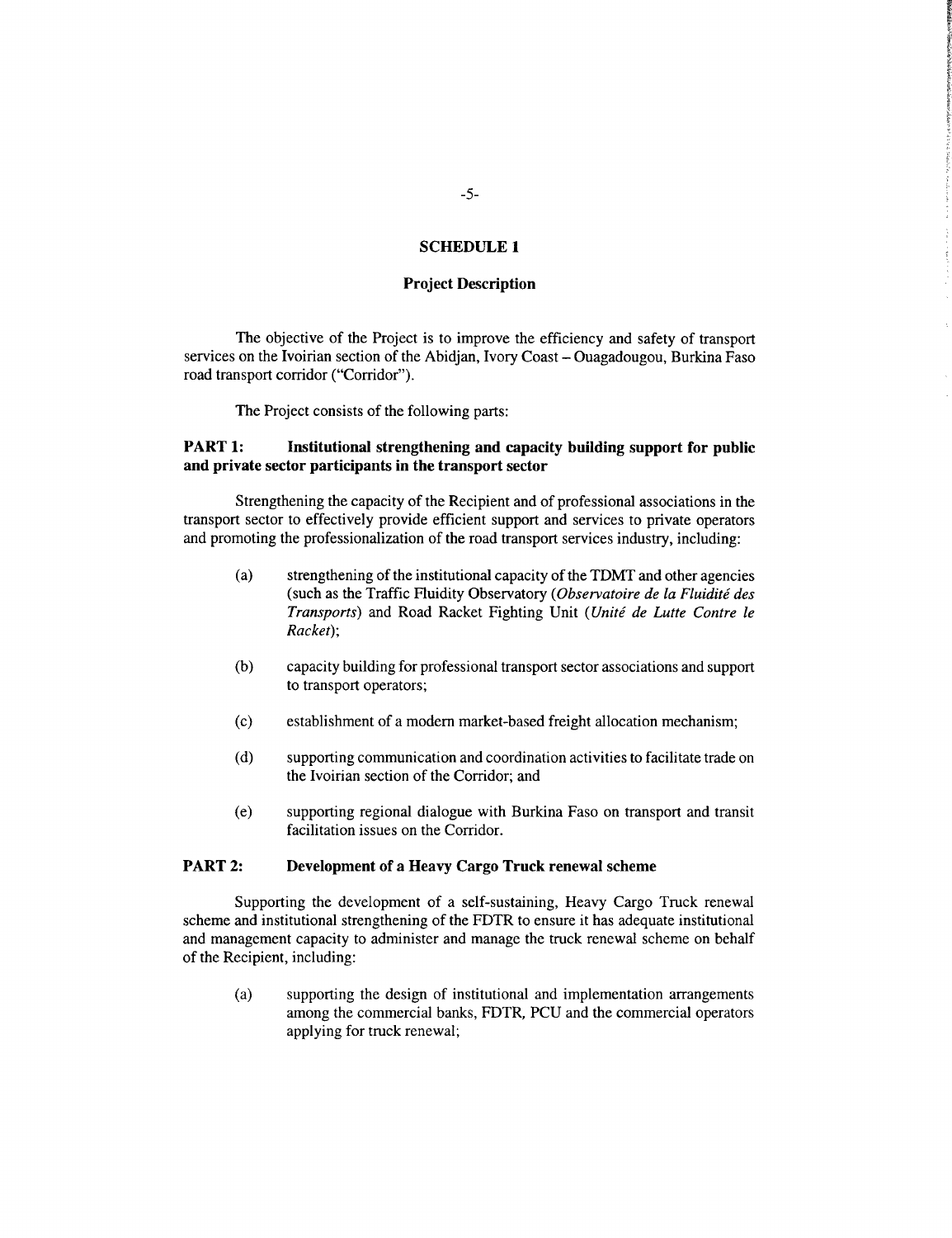- **(b)** supporting the selection of a contractor through competitive bidding for Truck Scrapping under the truck renewal scheme; and
- **(c)** supporting capacity building and technical assistance for the FDTR to more effectively manage the truck renewal scheme on behalf of the Recipient.

## **PART 3: Support to customs modernization and trade facilitation on the Ivoirian section of the Corridor**

Improving **the** efficiency of trade and transit procedures on **the** Ivoirian section of the Corridor, including:

- (a) supporting the interconnection of the existing customs' management system on the Corridor and implementation of new ICT systems to facilitate regional trade **by** aligning customs procedures;
- **(b)** modernization of customs' clearance procedures and promotion of coordination between customs departments, to reduce congestion at a gateway port (Abidjan) and border posts on the Corridor and capacity building for customs officials;
- **(c)** training and capacity building to customs and external users of the Ivoirian Customs management system; and
- **(d)** supporting communication and sensitization campaigns for operators operating on the Ivoirian section of the Corridor.

## **PART 4: Road safety on the Ivoirian section of the Corridor**

Improving the safety of providing transport services on the Ivoirian section of the Corridor and institutional strengthening and capacity building of the Recipient's road safety agency, the OSER, including:

- (a) capacity building for the OSER and monitoring of road safety on the Corridor;
- **(b)** sensitization and road safety campaigns on the Ivoirian section of the Corridor;
- **(c)** identification and mapping of accident black spots on the Ivoirian section of the Corridor; and
- **(d)** training equipment and other materials for OSER's national training center.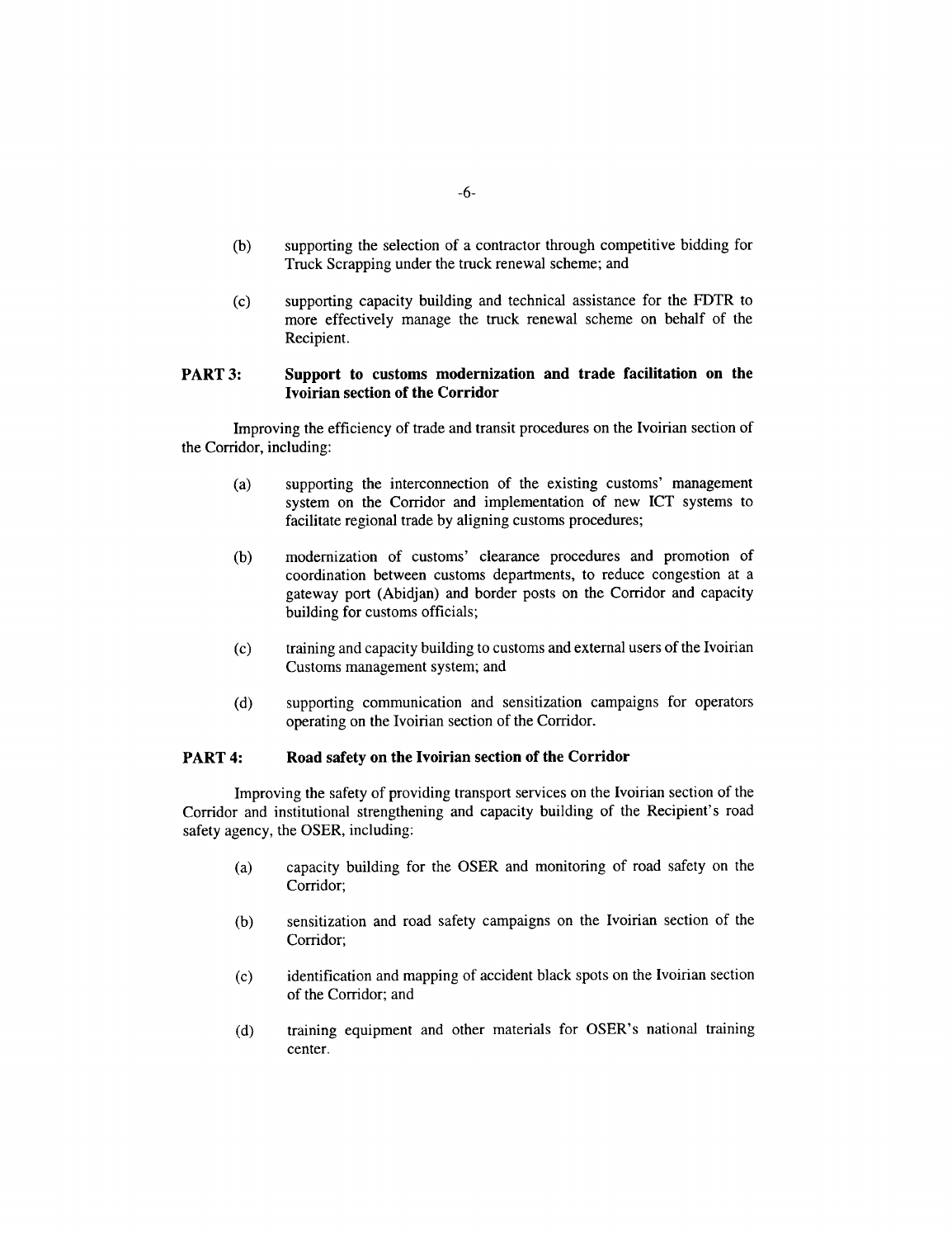## **PART 5: Project management, monitoring, and evaluation**

Support the Recipient in critical project management, monitoring, and evaluation functions, including:

- (a) providing operating costs for the Project's expansion of the already established and functioning Emergency Infrastructure Renewal Project ("EIRP") Project Coordination Unit **("PCU");**
- **(b)** undertaking Project management, financial and technical audits;
- **(c)** monitoring, reporting and evaluation of Project activities;
- **(d)** supporting citizen engagement along the Corridor;
- (e) undertaking studies and technical assistance to facilitate Project implementation and experience sharing; and
- **(f)** supporting HIV/AIDS prevention campaigns, including monitoring of *HIV/AIDS* along the Ivoirian section of the Corridor.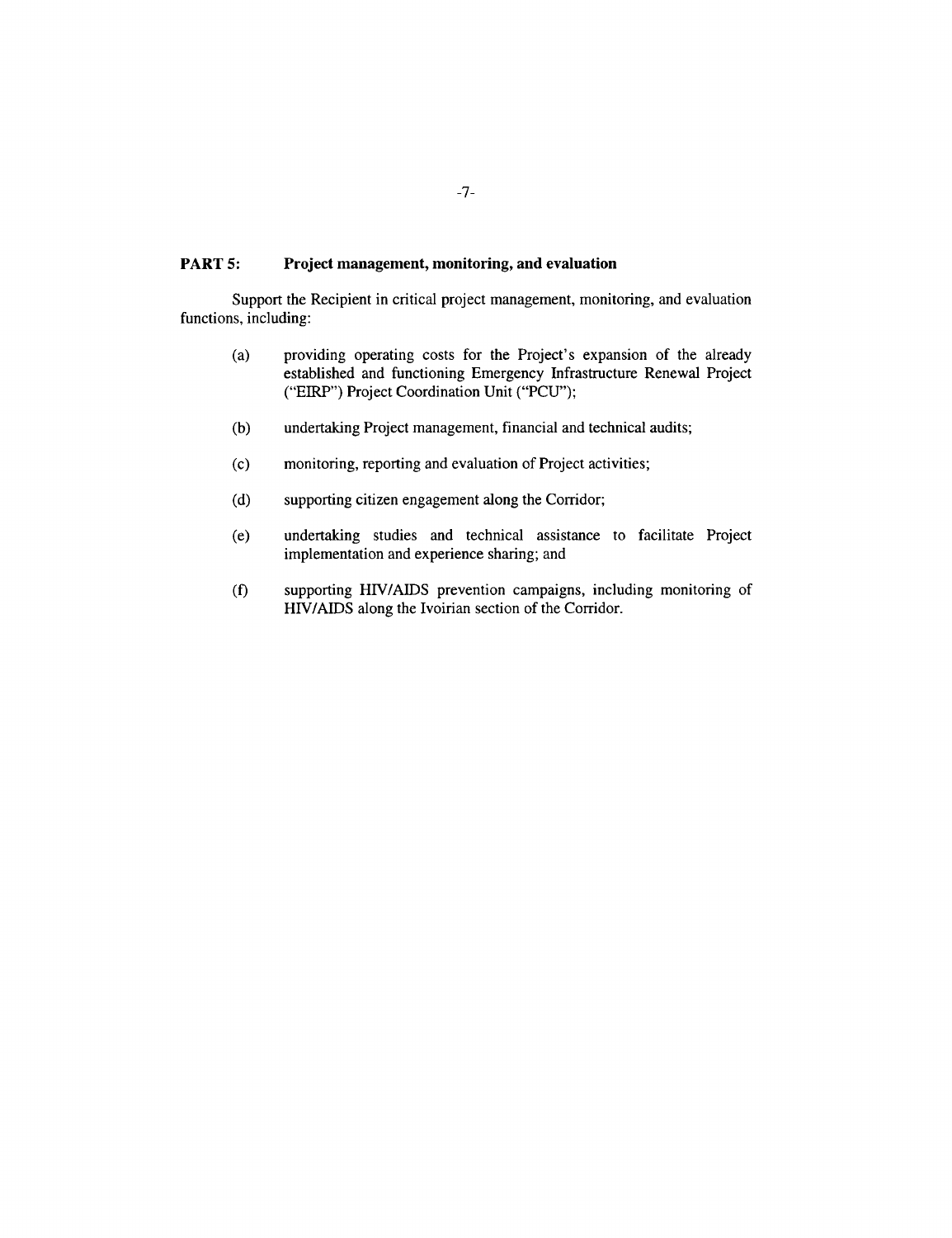#### **SCHEDULE 2**

#### **Project Execution**

#### **Section I. Implementation Arrangements**

#### **A. Institutional Arrangements**

- 1. The Project Steering Committee **(PSC)**
	- (a) The Recipient shall establish and maintain, throughout Project implementation, a Project Steering Committee with terms of reference, composition and resources, satisfactory to the Association.
	- **(b)** The Project Steering Committee, chaired **by** the Minister of Transport or his representative, shall ensure strategic direction, overall supervision of the Project, and adequate coordination with line Ministries and alignment with sector strategies. The **PSC** shall meet on a quarterly basis, or as otherwise agreed with the Association, to review progress in the implementation of the Project and ensure strategic oversight of the Project.
	- **(c)** The Recipient shall designate the Directorate of Inspection in the Office of the Prime Minister *(Inspection Générale des Finances (IGF)*) to be responsible for the internal audit of the Project, pursuant to modalities described in more details in the Project Implementation Manual.

#### 2. The Project Technical Committee (PTC)

- (a) The Recipient shall establish and maintain, throughout Project implementation, a Project Technical Committee with terms of reference, composition and resources, satisfactory to the Association.
- **(b)** The Project Technical Committee, chaired **by** the Project coordinator from the **PCU,** shall be responsible for the technical oversight and implementation of all Project components, subcomponents, and activities to ensure that the Project meets all of its objectives. The PTC shall include the coordinator of the **PCU** and designated focal points from the designated implementation agencies (TDMT, FDTR, OSER, and Ivoirian Customs).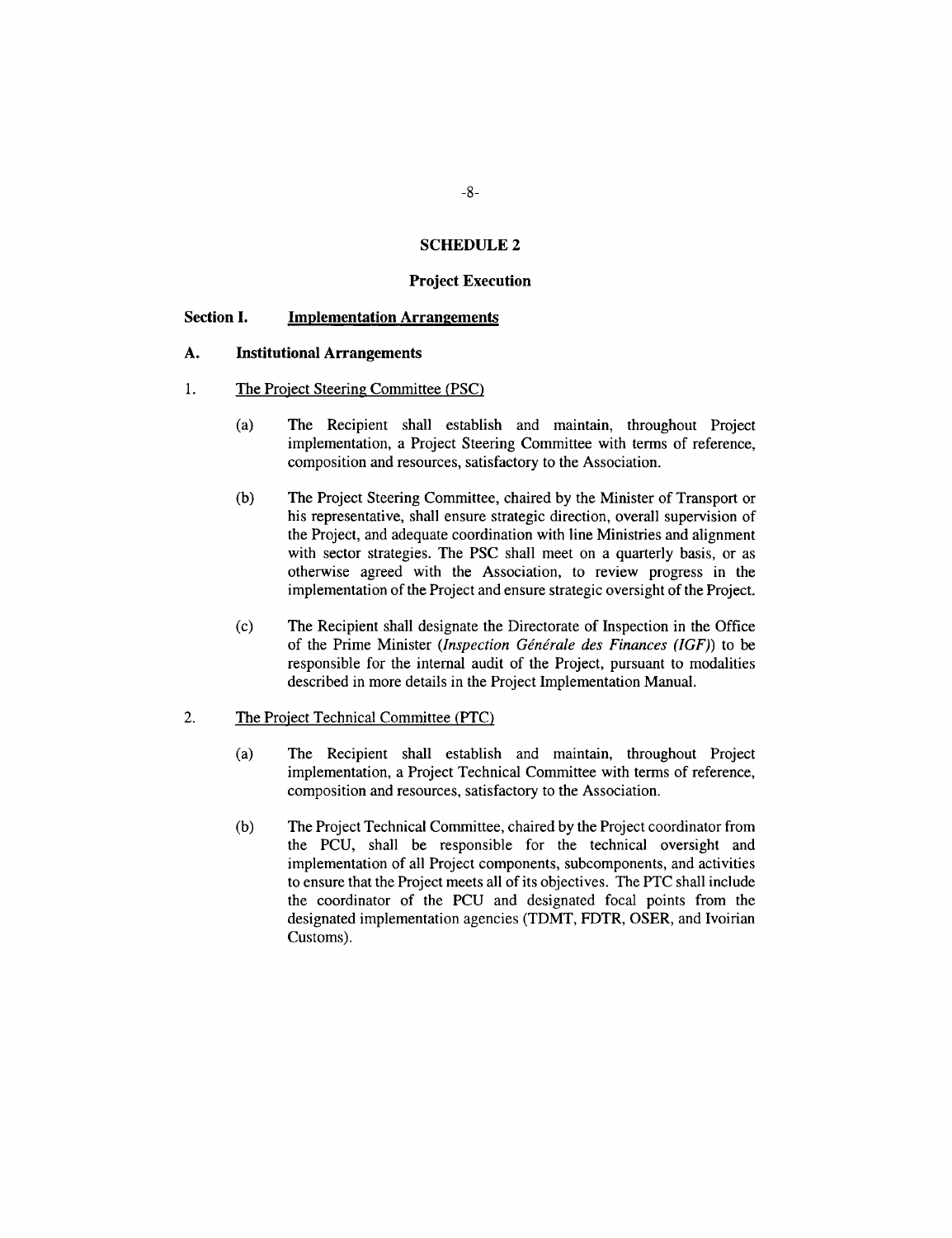## **3.** Project Coordination Unit **(PCU)**

- (a) The Recipient shall maintain, throughout Project implementation, within the Ministry of Economic Infrastructure, in support of the Ministry of Transport, a Project Coordination Unit with terms of reference, composition and resources, satisfactory to the Association.
- **(b)** The **PCU** shall be responsible for: (i) the overall fiduciary aspects of the Project; (ii) monitoring and evaluation and sensitization activities of the Project; (iii) technical and financial audits of Project activities, as specified in the Project Implementation Manual; (iv) undertaking procurement for the Project; and (v) providing necessary guidance to the Implementing Agencies. The Recipient shall ensure that, throughout the implementation of the Project, the **PCU** has sufficient resources available, including staff sufficient in number, with terms of reference, qualifications and experience satisfactory to the Association including, *inter alia:* (i) a Project coordinator; (ii) a deputy Project coordinator; (iii) a procurement specialist (subject to the provisions of Section V.A.1 below); and (iv) an accountant.

## 4. Implementing Agencies

(a) Under the coordination of the **PCU,** throughout Project implementation, each Implementing Agency shall be responsible for the preparation and technical implementation of its respective activities and shall report to the **PCU.** The Recipient shall ensure that, throughout Project implementation, each Implementing Agency maintains a level of institutional resources and capacity sufficient and considered satisfactory **by** the Association to efficiently prepare and implement its respective activities under the Project.

#### B. **Project Implementation Manual**

- (a) The Recipient shall ensure that the Project is carried out in accordance with the provisions of the Project Implementation Manual and, unless the Recipient and the Association otherwise agree in writing, shall not amend or waive any provision of the Project Implementation Manual in a manner which, in the opinion of the Association, could have a material adverse impact on the implementation of the Project.
- **(b)** Any amendments to the Project Implementation Manual shall **be** made with the prior written approval of the Association. In case of any conflict between the provisions of the Project Implementation Manual and the provisions of this Agreement, the provisions of this Agreement shall prevail.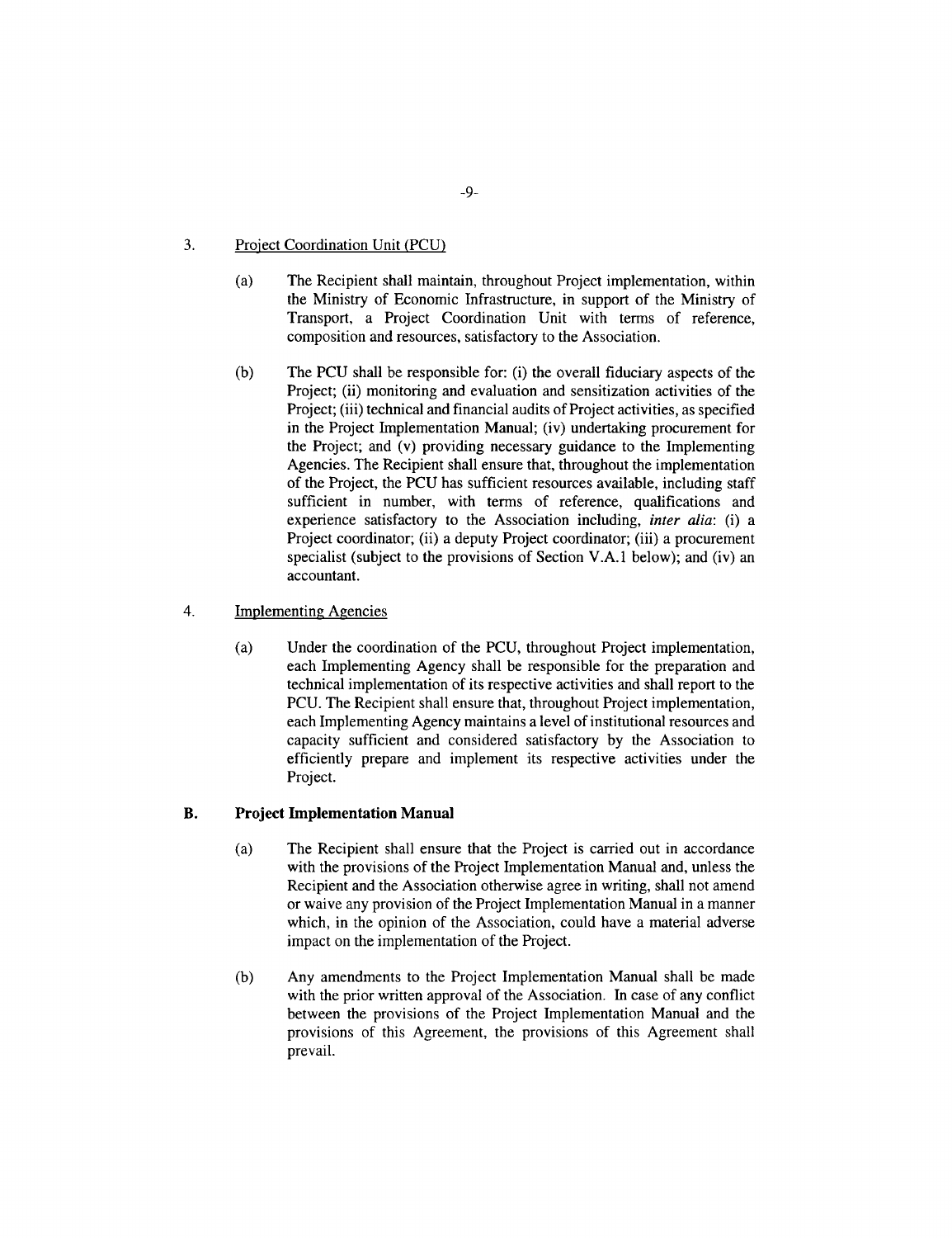## **C. Annual Work Plan and Budget**

- **(a) The** Recipient shall prepare and furnish to the Association, not later than December **31** of each year during implementation of the Project, a consolidated Annual Work Plan and Budget for the following year including a detailed timetable for the sequencing and implementation of Project activities, including the roles of respective parties in implementation, such as the **PCU** and other implementing entities, and the types of expenditures required for such activities, along with a proposed financing plan for such expenditures.
- **(b)** The Recipient shall exchange views with the Association on each such proposed Annual Work Plan and Budget, and thereafter carry out the program of activities for that year as shall have been agreed between the Recipient and the Association.
- **(c)** The Recipient shall not amend the Annual Work Plan and Budget without the Association's prior written approval.

## **D. Anti-Corruption**

The Recipient shall ensure that the Project is carried out in accordance with the provisions of the Anti-Corruption Guidelines.

## **E.** Safeguards

- **1.** The Recipient shall, in relation to Part 2 of the Project, include the **ESIA** Terms of Reference in the bidding documents for the competitive bidding process to select a suitably qualitied operator to manage the Truck Scrapping. The Recipient shall also specify in such bidding documents that: (i) such operator shall prepare a draft **ESIA** and **ESMP** for the planned facility(ies) where the Truck Scrapping will occur; (ii) the Truck Scrapping shall not commence until the **ESIA** and **ESMP** have been reviewed and approved **by** the Association; and (iii) the Truck Scrapping shall be undertaken in accordance with the **ESIA** and **ESMP.**
- 2. Prior to the commencement of the Truck Scrapping, the Recipient shall: (i) prepare and furnish to the Association an **ESIA** and **ESMP** for its review; and (ii) adopt and publicly disclose the **ESIA** and **ESMP** approved **by** the Association. During the Truck Scrapping, the Recipient shall: (i) implement all measures required pursuant to the **ESIA** and **ESMP;** and (ii) ensure that the implementation of the Truck Scrapping is in accordance with the **ESIA** and **ESMP.**
- **3.** In addition to the **ESIA,** the Recipient shall ensure that: (a) an Environmental Audit is conducted on an annual basis, or as otherwise agreed with the Association, to make sure the **ESMP** is properly and thoroughly implemented and any adverse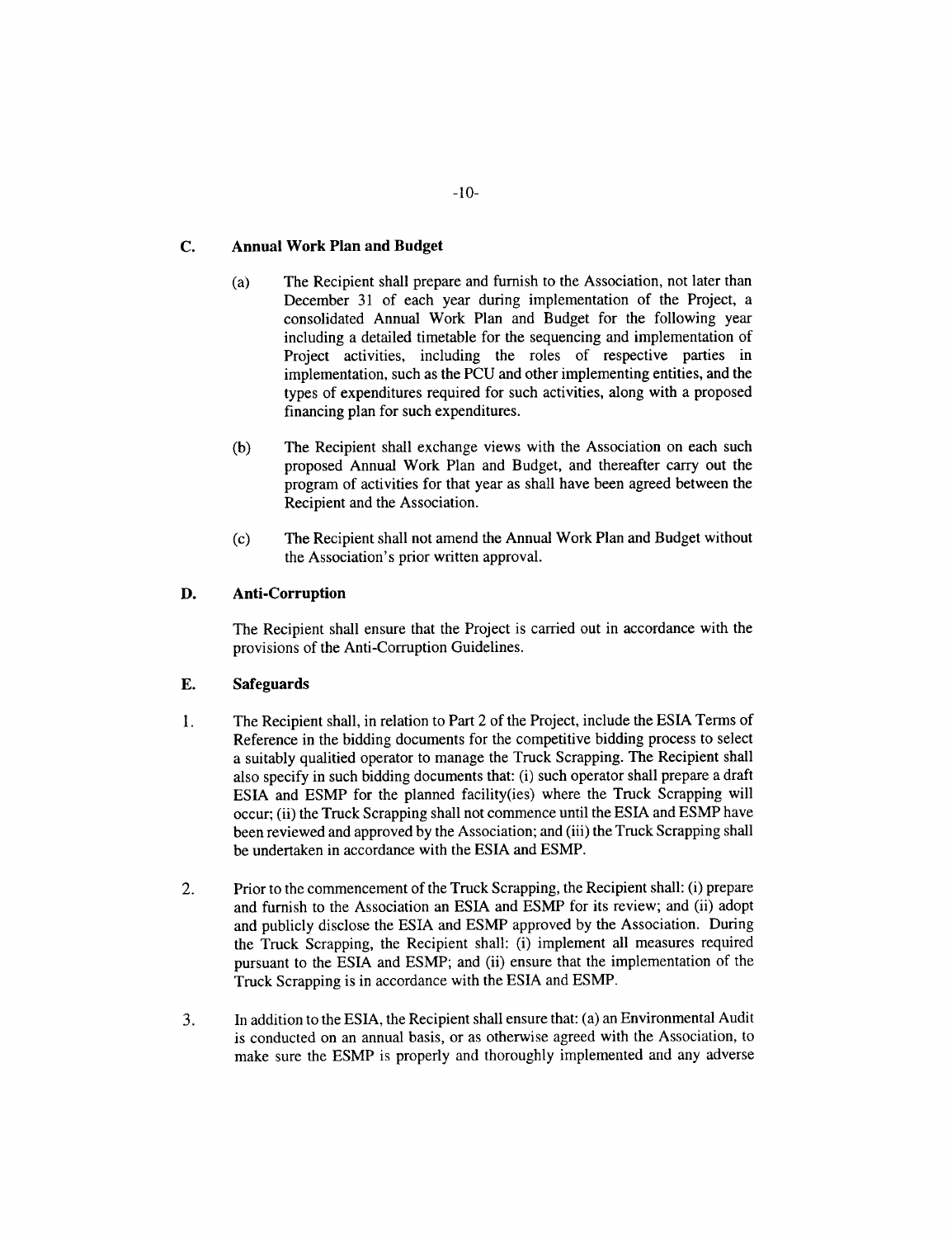impacts identified during the **ESIA** preparation and during the Truck Scrapping are mitigated in a proper and efficient manner satisfactory to the Association; **(b)** each Environmental Audit report prepared during the Project implementation is shared with the Association for its review; (c) each Environmental Audit report satisfactory to the Association is adopted and publicly disclosed **by** the Recipient; and **(d)** all measures required pursuant to said Environmental Audit are fully and properly implemented.

## **Section II. Project Monitoring, Reporting and Evaluation**

#### **A. Project Reports**

**I.** The Recipient shall monitor and evaluate the progress of the Project and prepare Project Reports in accordance with the provisions of Section 4.08 of the General Conditions and on the basis of indicators acceptable to the Association. Each Project Report shall cover the period of one **(1)** calendar semester, and shall be furnished to the Association not later than forty-five (45) days after the end of the period covered **by** such report. Each Project Report shall contain reporting on the implementation of any social or environmental safeguards measures.

## **B. Financial Management, Financial Reports and Audits**

- **1. The Recipient** shall maintain or cause to be maintained **a financial management** system in accordance with the provisions of Section 4.09 of the General Conditions.
- 2. Without limitation on the provisions of Part **A** of this Section, the Recipient shall prepare and furnish to the Association not later than forty-five (45) days after the end of each calendar quarter, interim unaudited financial reports for the Project covering the quarter, in form and substance satisfactory to the Association.
- **3. The Recipient** shall have its Financial Statements audited in accordance with the provisions of Section 4.09(b) of the General Conditions. Each audit of the Financial Statements shall cover the period of one **(1)** fiscal year of the Recipient commencing with the fiscal year in which the first withdrawal was made. The audited Financial Statements for each such period shall be furnished to the Association not later than six **(6)** months after the end of such period.

## **Section III. Procurement**

## **A. General**

**1. Goods and Non-consulting Services. All** goods and non-consulting services required for the Project and to be financed out of the proceeds of the Financing shall be procured in accordance with the requirements set forth or referred to in Section I of the Procurement Guidelines, and with the provisions of this Section.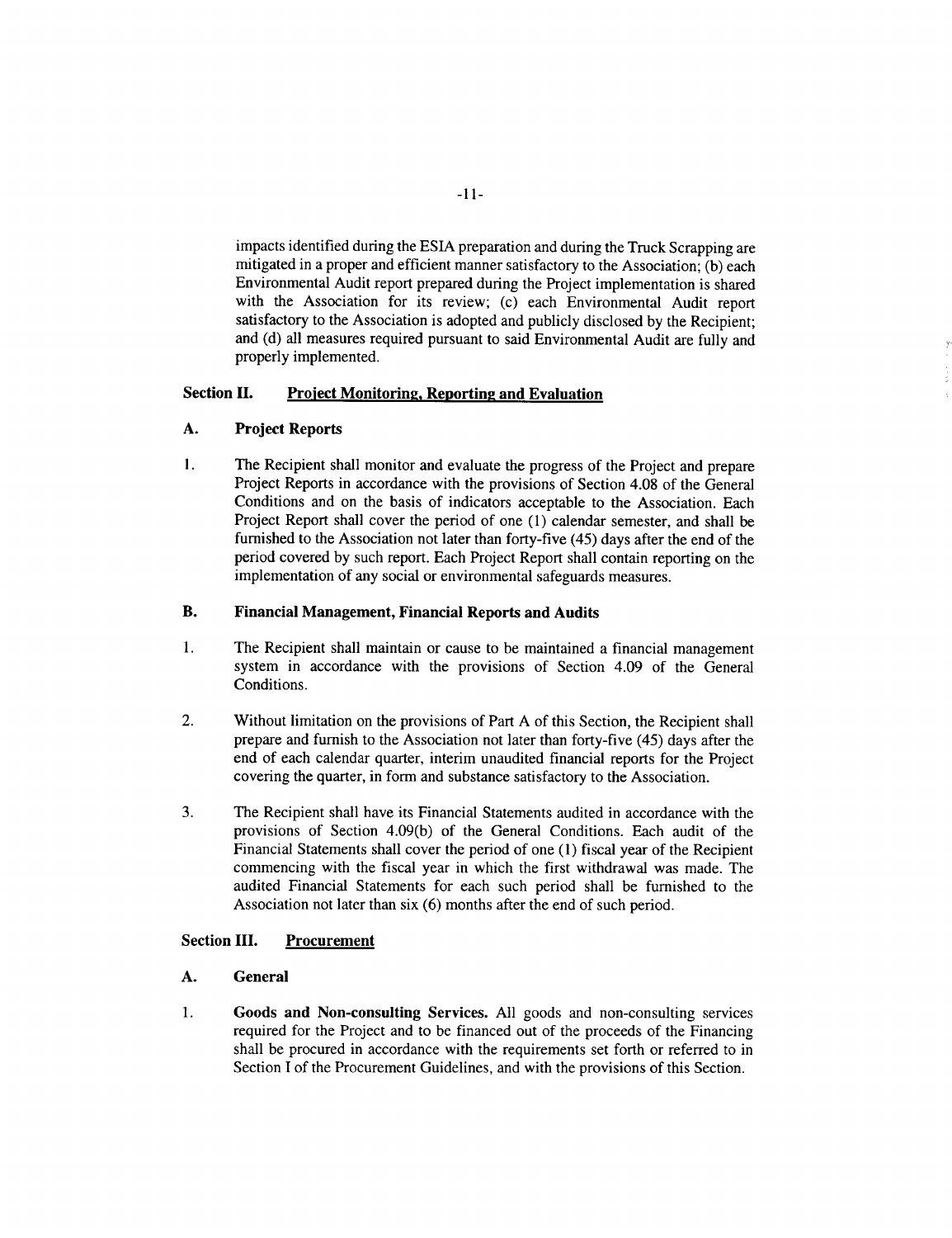- **2. Consultants' Services. All** consultants' services required for the Project and to be financed out of the proceeds of the Financing shall be procured in accordance with the requirements set forth or referred to in Sections **I** and IV of the Consultant Guidelines, and with the provisions of this Section.
- **3.** Definitions. The capitalized terms used below in this Section to describe particular procurement methods or methods of review **by** the Association of particular contracts, refer to the corresponding method described in Sections II and **Ill** of the Procurement Guidelines, or Sections II, III, IV and V of the Consultant Guidelines, as the case may be.

#### B. **Particular Methods of Procurement of Goods and Non-consulting Services**

- 1 **. International Competitive Bidding.** Except as otherwise provided in paragraph 2 below, goods and non-consulting services shall be procured under contracts awarded on the basis of International Competitive Bidding.
- 2. **Other Methods of Procurement of Goods and Non-consulting Services.** The following methods, other than International Competitive Bidding, may be used for procurement of goods and non-consulting services for those contracts specified in the Procurement Plan: (a) National Competitive Bidding subject to the following additional provisions: the Recipient shall use the Association's standard bidding documents or other bidding documents which shall have been found acceptable to the Association prior to their use; **(b)** Shopping; (c) Selection of **UNCTAD;** and **(d)** Direct Contracting, subject to the Association's prior written approval.

#### **C. Particular Methods of Procurement of Consultants'** Services

- 1 **. Quality- and Cost-based Selection. Except** as otherwise provided in paragraph 2 below, consultants' services shall be procured under contracts awarded on the basis of Quality and Cost-based Selection.
- 2. **Other Methods of Procurement of Consultants' Services.** The following methods, other than Quality and Cost-based Selection, may be used for procurement of consultants' services for those contracts which are specified in the Procurement Plan: (a) Quality-based Selection; **(b)** Selection under a Fixed Budget; (c) Least-Cost Selection; **(d)** Selection based on Consultants' Qualifications; (e) Single-source Selection of consulting firms, subject to the Association's prior written approval; **(f)** procedures set forth in paragraphs *5.2* and **5.3** of the Consultant Guidelines for the Selection of Individual Consultants; and **(g)** Single-source procedures for the Selection of Individual Consultants, subject to the Association's prior written approval.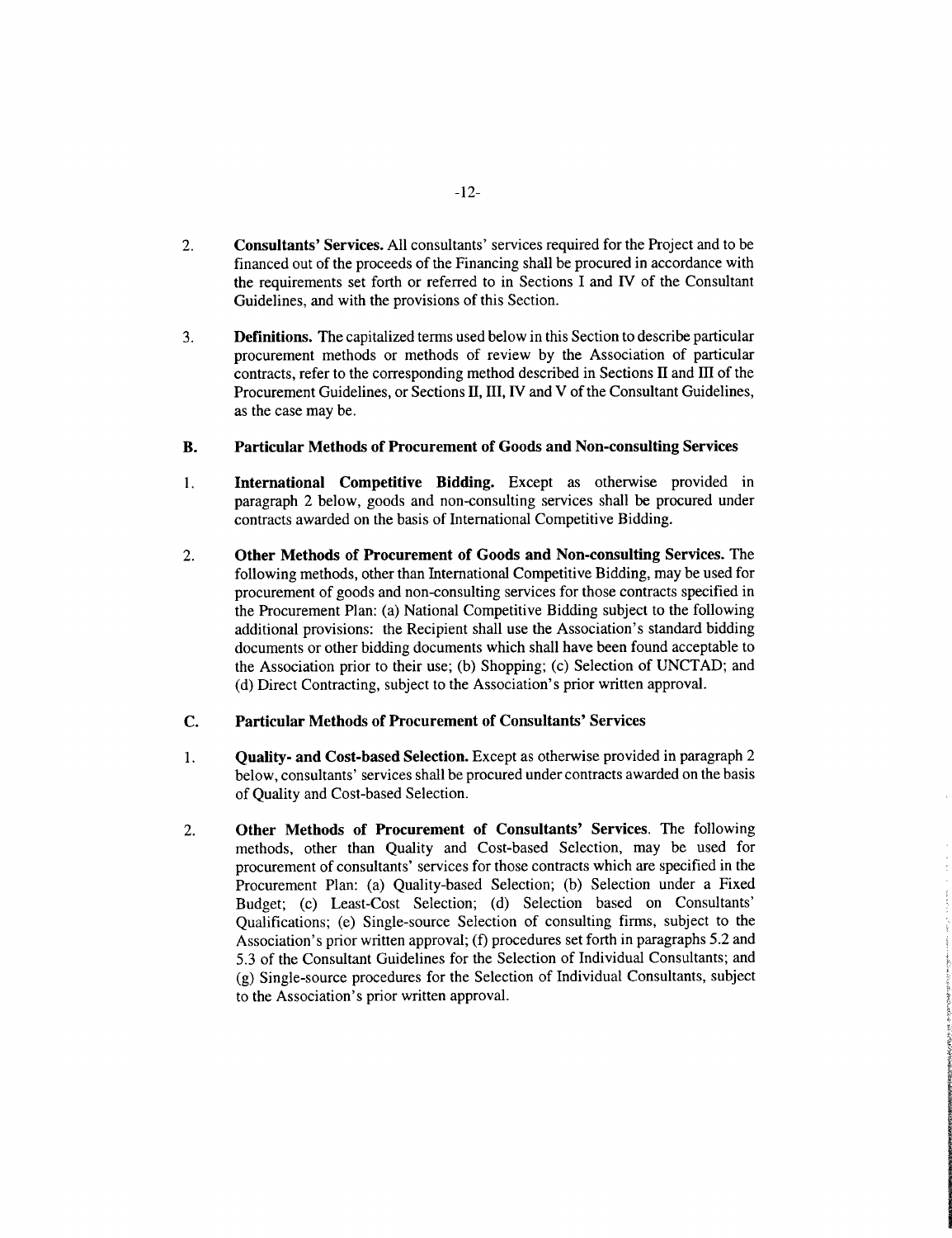## **D. Review by the Association of Procurement Decisions**

The Procurement Plan shall set forth those contracts which shall be subject to the Association's Prior Review. **All** other contracts shall be subject to Post Review **by** the Association.

## **Section IV. Withdrawal of the Proceeds of the Financing**

## **A. General**

- 1. The Recipient may withdraw the proceeds of the Financing in accordance with the provisions of Article Il of the General Conditions, this Section, and such additional instructions as the Association shall specify **by** notice to the Recipient (including the "World Bank Disbursement Guidelines for Projects" dated May **2006,** as revised from time to time **by** the Association and as made applicable to this Agreement pursuant to such instructions), to finance Eligible Expenditures as set forth in the table in paragraph 2 below.
- 2. The following table specifies the categories of Eligible Expenditures that may be financed out of the proceeds of the Financing ("Category"), the allocations of the amounts of the Financing to each Category, and the percentage of expenditures to be financed for Eligible Expenditures in each Category:

| Category                                                                                                                                                                      | Amount of the<br><b>Financing Allocated</b><br>(expressed in Euro) | Percentage of<br><b>Expenditures to be</b><br><b>Financed</b><br>(inclusive of Taxes) |
|-------------------------------------------------------------------------------------------------------------------------------------------------------------------------------|--------------------------------------------------------------------|---------------------------------------------------------------------------------------|
| (1) Goods, non-consulting<br>services, and consultants'<br>services (including audits),<br>Training, Operating Costs<br>for Parts 1, 2(b), 2(c), 3, 4<br>and 5 of the Project | 13,200,000                                                         | 100%                                                                                  |
| (2) Goods, non-consulting<br>services, and consultants'<br>services (including audits),<br>Training, Operating Costs<br>for 50% of Part $2(a)$ of the<br>Project              | 13,200,000                                                         | 100%                                                                                  |
| TOTAL AMOUNT                                                                                                                                                                  | 26,400,000                                                         |                                                                                       |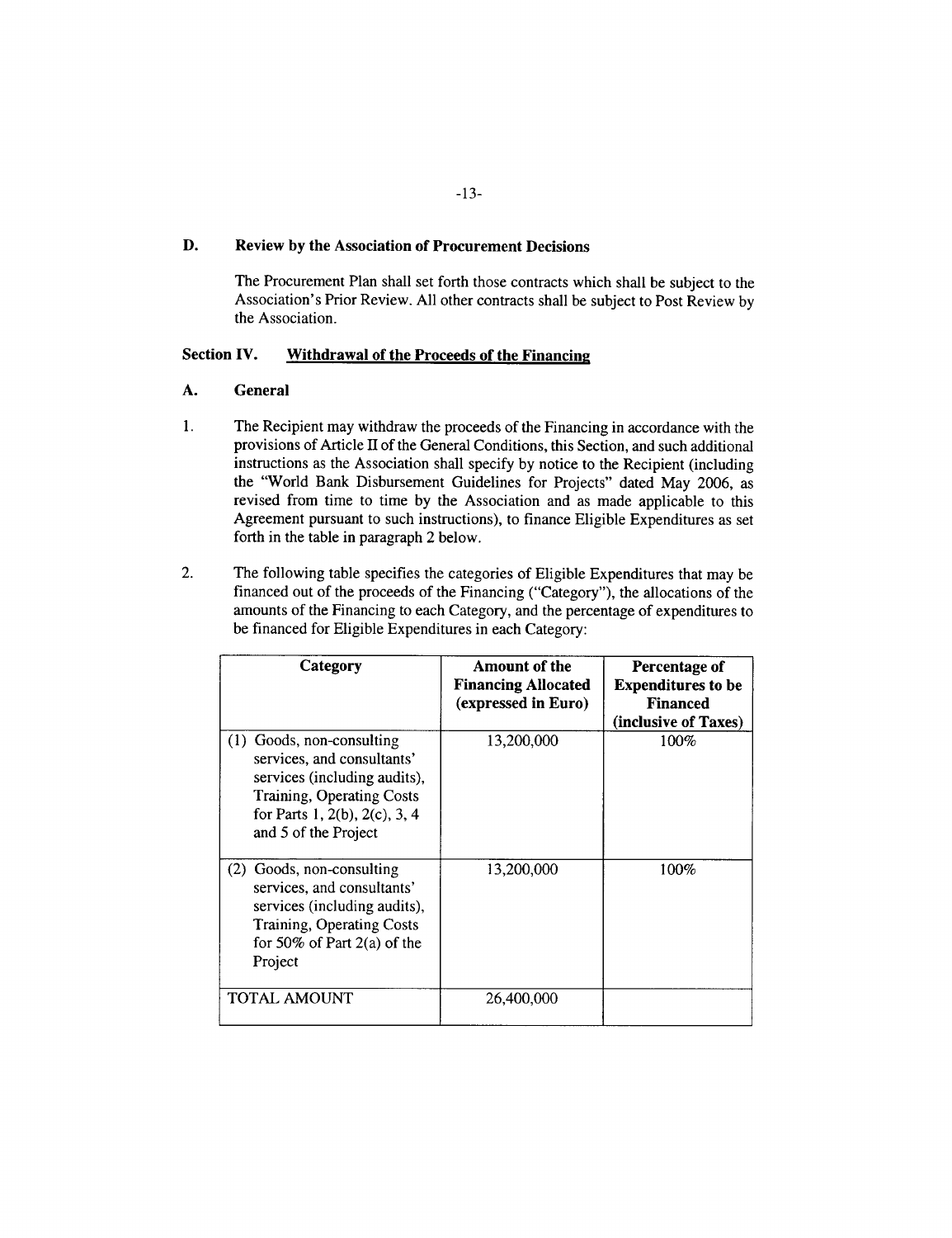## **B. Withdrawal Conditions; Withdrawal Period**

- **1.** Notwithstanding the provisions of Part **A** of this Section, no withdrawal shall be made for payments made prior to the date of this Agreement, except that withdrawals of up to an aggregate amount not to exceed **EUR 900,000** may be made for payments made prior to such date but on or after May **23, 2016.**
- 2. Notwithstanding the provisions of Part **A** of this Section, no withdrawal shall be made under Category (2) of the Financing for Part 2(a) of the Project, unless and until the Recipient has adopted an implementation manual defining all the modalities of the truck renewal scheme to be implemented under the Project. Such manual shall specify all the details of the truck renewal scheme, such as: (a) criteria for selecting a truck operator for consideration under the truck renewal scheme; **(b)** specifications of the typology of trucks that are eligible for the truck renewal scheme; (c) criteria to ensure that the trucks selected for the truck renewal scheme **ply** primarily on the Corridor; **(d)** criteria to ensure that the trucks that are selected for the truck renewal scheme meet new vehicle registration standards, including in terms of technical inspections, insurance requirements and license plates; (e) technical specifications needed for the valuation of trucks proposed to be scrapped; and **(f)** guidelines for carrying out of truck renewal lines of credit, including the eligibility criteria and detailed procedures for the management, selection, approval and implementation of such lines of credit.
- **3.** The Closing Date is June **30,** 2021.

## **Section V.** Other Undertakings

## **A. Staff**

- 1 **.** No later than three **(3)** months after the Effective Date, or such later date as may be agreed upon **by** the Recipient and the Association in writing, the Recipient shall have recruited for the **PCU** a Project coordinator, a deputy Project coordinator, an accountant and a procurement specialist for the Project, with terms of reference, qualifications and experience satisfactory to the Association.
- 2. No later than three **(3)** months after the Effective Date, or such later date as may be agreed upon **by** the Recipient and the Association in writing, the Recipient shall update the Project Implementation Manual to include specific arrangements related to Part 2 of the Project, satisfactory to the Association.
- **3.** No later than six **(6)** months after the Effective Date, or such later date as may be agreed upon **by** the Recipient and the Association in writing, the Recipient shall have recruited an external auditor for the Project, for the purpose of completing the audit referred to in Section II.B.3 of this Schedule, with terms of reference, qualifications and experience satisfactory to the Association.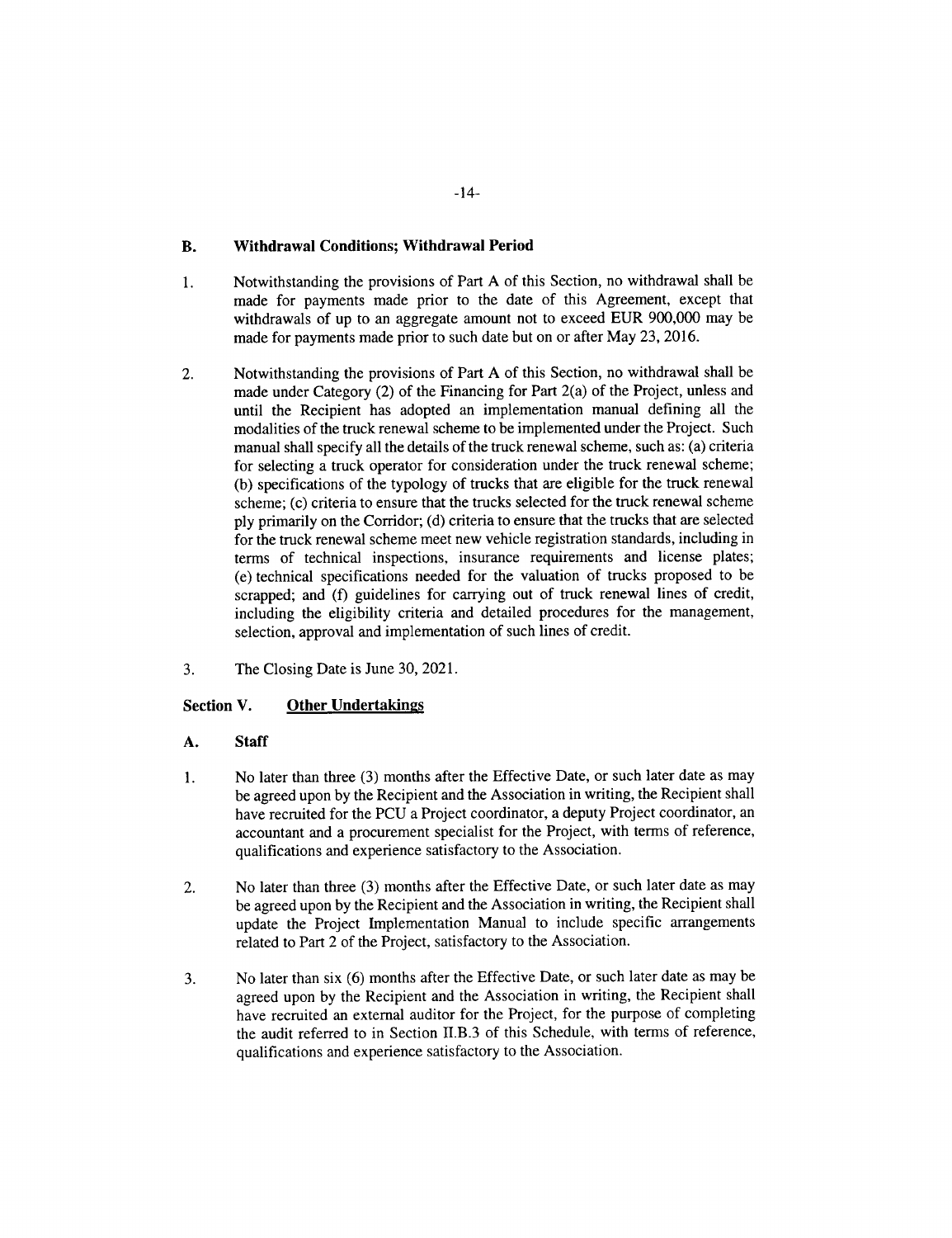## **B. Mid-Term Review**

No later than eighteen **(18)** months after the Effective Date, or such later date as may **be** agreed upon **by** the Recipient and the Association in writing, the Recipient and the Association shall carry out a mid-term review of the Project, covering the progress achieved in the implementation of the Project. The Recipient shall prepare, under terms of reference satisfactory to the Association, and furnish to the Association three **(3)** months prior to the beginning of such mid-term review of the Project, or on such other date agreed upon with the Association in writing, a report integrating the results of the monitoring and evaluation activities performed pursuant to this Agreement, on the progress achieved in the carrying out of the Project during the period preceding the date of such report, and setting out the measures recommended to ensure the efficient carrying out of the Project and the achievement of the objectives of the Project during the period following such date.

#### **C. Counterpart Funding**

Without limitation upon the provisions of Section 4.03 of the General Conditions, the Recipient has agreed to contribute an amount of **EUR 13,200,000** as a Government contribution to support **50%** of the activities under Part 2(a) of the Project ("Counterpart Funds"). These Counterpart Funds shall be included in the annual work plans and budgets for the Project and shall be made available to the Project in installments of **EUR 3,200,000** for **2017, EUR 5,000,000** for **2018** and **EUR 5,000,000** for **2019,** or such other timing as the Association may approve.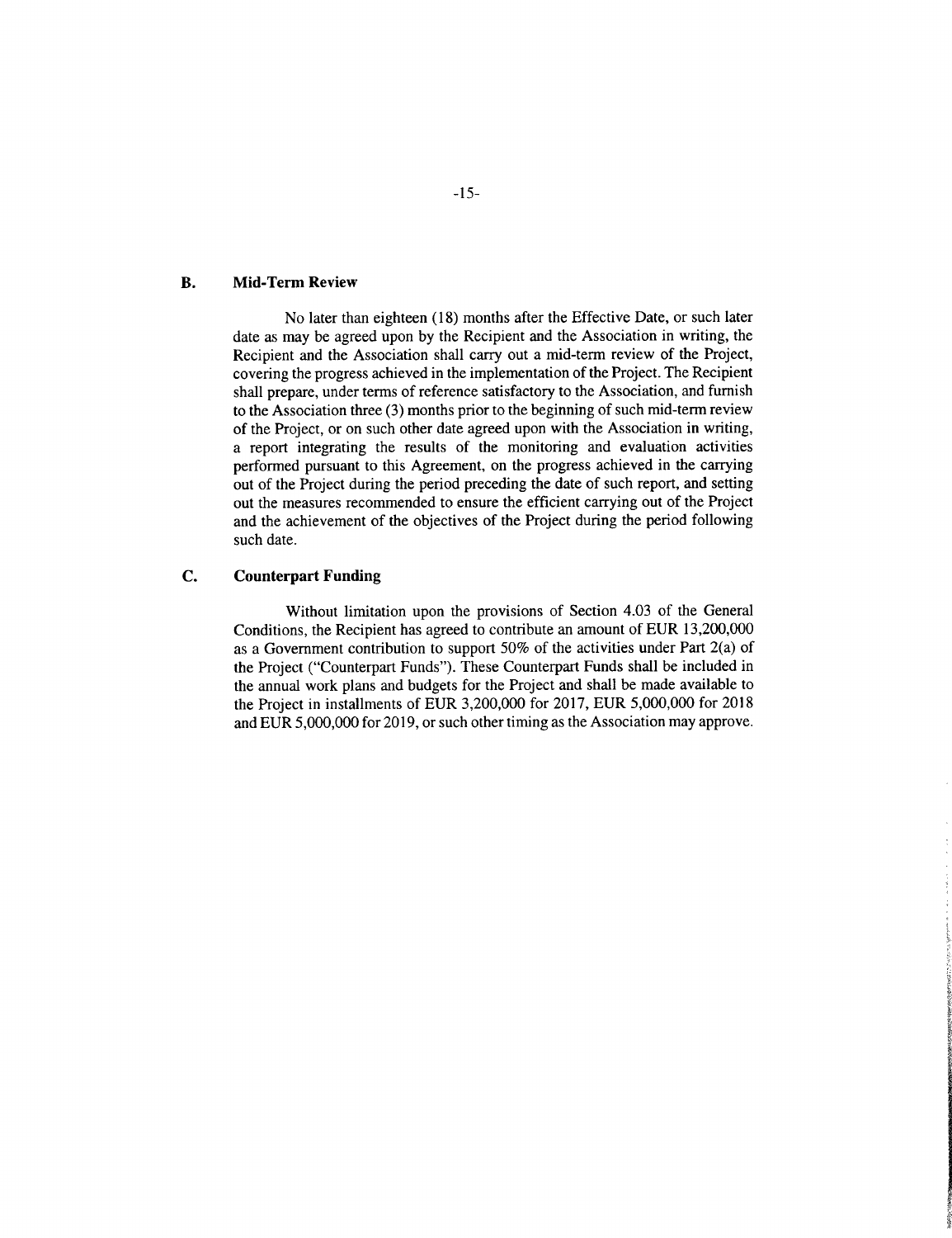## **SCHEDULE 3**

## **Repayment Schedule**

| Date Payment Due                                                                              | <b>Principal Amount of the</b><br>Credit repayable<br>(expressed as a<br>percentage)* |
|-----------------------------------------------------------------------------------------------|---------------------------------------------------------------------------------------|
| On each May 15 and November 15, commencing<br>November 15, 2021 to and including May 15, 2041 | $1.5625\%$                                                                            |

\* The percentages represent the percentage of the principal amount of the Credit to be repaid, except as the Association may otherwise specify pursuant to Section **3.03(b)** of the General **C**

onditions.

**TENNIE**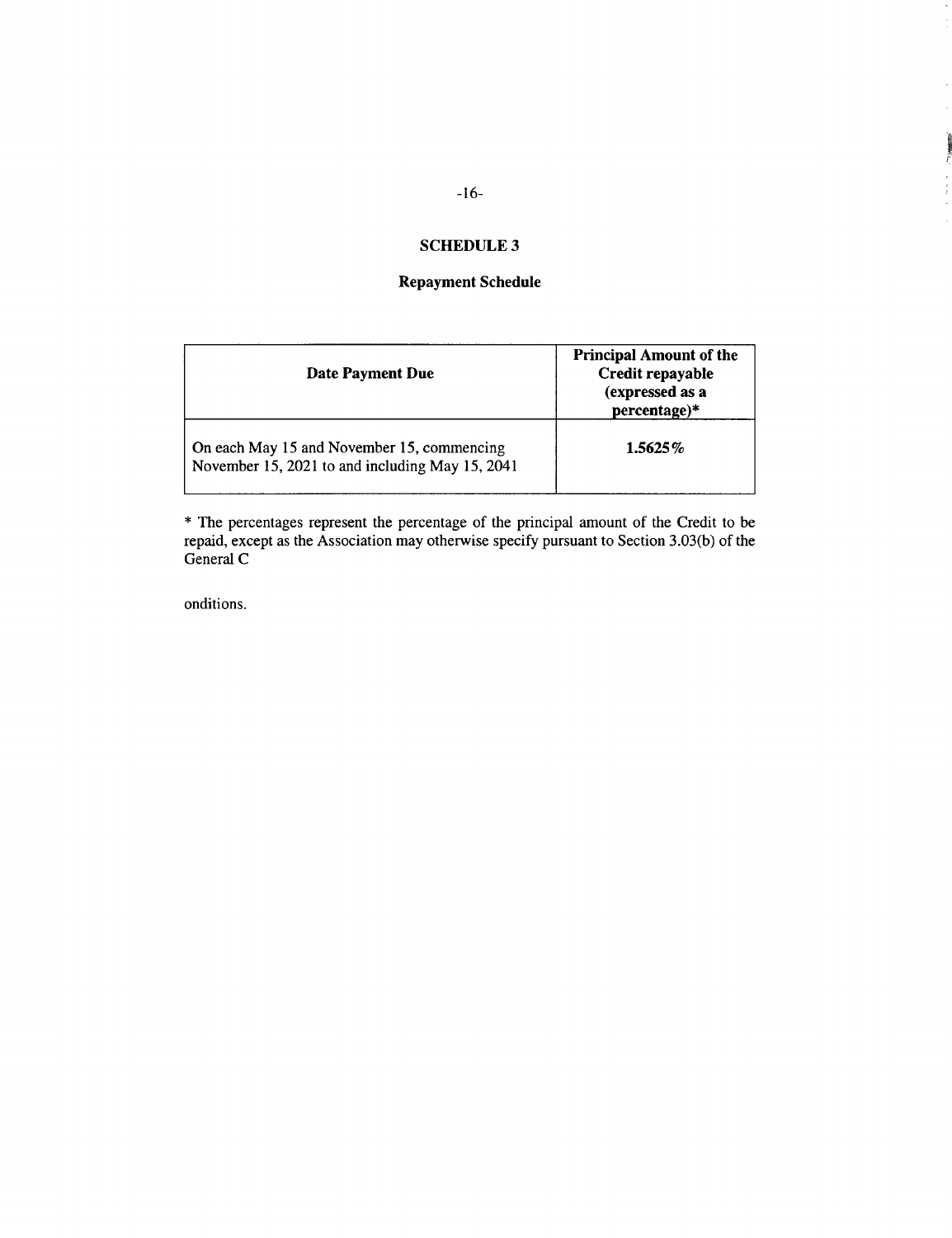## **APPENDIX**

#### **Section I. Definitions**

- 1. "Anti-Corruption Guidelines" means the "Guidelines on Preventing and Combating Fraud and Corruption in Projects Financed **by** IBRD Loans and **IDA** Credits and Grants," dated October *15,* **2006,** and revised in January **2011.**
- 2. "Basis Adjustment" means the Association's standard basis adjustment for credits in the currency of denomination of the Credit, in effect at 12:01 a.m. Washington, **D.C.** time, on the date on which the Credit is approved **by** the Executive Directors of the Association, and expressed either as a positive or negative percentage per annum.
- **3.** "Category" means a category set forth in the table in Section **IV** of Schedule 2 to this Agreement.
- 4. "Consultant Guidelines" means the "Guidelines: Selection and Employment of Consultants under IBRD Loans and IDA Credits and Grants **by** World Bank Borrowers" dated January 2011 (revised July 2014).
- *5.* "Corridor" means the road transport corridor running from Abidjan, Ivory Coast to Ouagadougou, Burkina Faso.
- **6.** "Emergency Infrastructure Renewal Project" or "EIRP" means the Emergency Infrastructure Renewal Project under a Financing Agreement entered into between the Recipient and the Association, dated July **16,** 2012, (Grant No. **H790-CI).**
- **7.** "Environmental Audit" means a study that aims to ensure there are no residual adverse impacts after the implementation of the **ESMP** that might cause a concern to environment components or communities.
- **8. "ESIA"** means an environmental and social impact assessment to be completed as set forth in Section **I.E.2** for the Truck Scrapping, for which the environmental and social adverse impacts are expected to be moderate, site-specific and easily manageable.
- **9. "ESIA** Terms of Reference" mean the terms of reference to be included in bidding documents for the Truck Scrapping, disclosed in country and at the World Bank's *Infoshop* on May 2, **2016.**
- **10. "ESMP"** means an environmental and social management plan to be completed for the Truck Scrapping as part of the **ESIA** and consisting of mitigations measures to avoid, reduce or compensate environmental and social adverse impacts.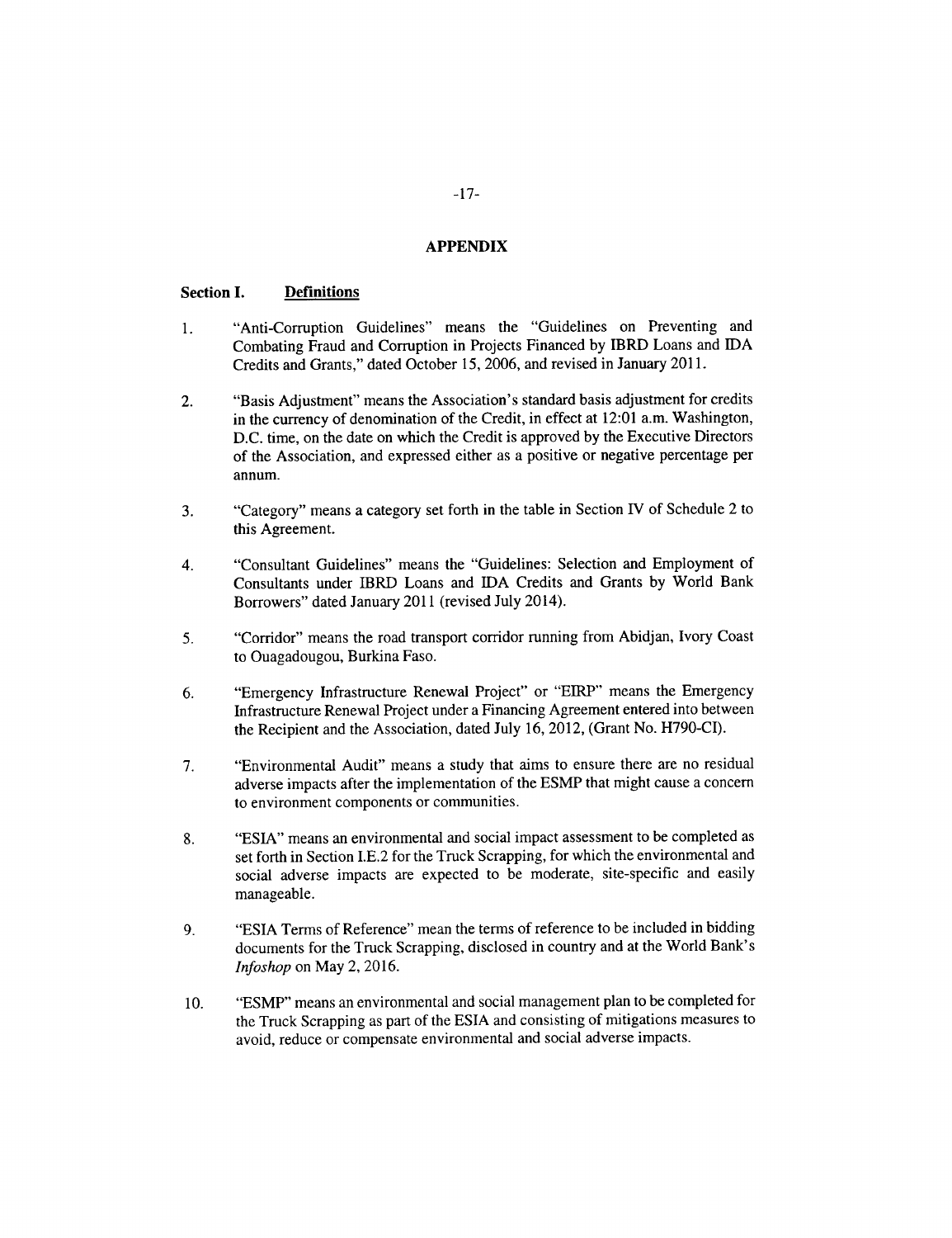- **11.** "FDTR" means the Road Transport Development Fund *(Fonds de Development des Transports Routiers).*
- 12. "General Conditions" means the "International Development Association General Conditions for Credits and Grants", dated July **31,** 2010, with the modifications set forth in Section II of this Appendix.
- **13.** "Heavy Cargo Truck" means a truck whose gross weight is at least twenty tons.
- 14. "Implementing Agency" means an entity or agency of the Recipient that is a direct beneficiary of an activity implemented under the Project including: the TDMT, the FDTR, the Ivoirian Customs, and the OSER.
- *15.* "Ivoirian Customs" means the Directorate General of Customs Services *(Direction Ginirale des Douanes).*
- **16.** "Operating Costs" means the reasonable cost of the following expenditures required for the Project: office supplies, vehicle, office equipment and office operation and maintenance, communication and insurance costs, banking charges, rental expenses, utilities, transport, accommodation and per diem for Project supervision carried out **by** Project staff, and salaries of Project contractual staff (but excluding the salaries of officials of the Recipient's civil service).
- 17. **"OSER"** means the Road Safety Agency *(Office de la Sécurité Routière)*.
- **18.** "Procurement Guidelines" means the "Guidelines: Procurement of Goods, Works and Non-consulting Services under IBRD Loans and **IDA** Credits and Grants **by** World Bank Borrowers" dated January 2011 (revised July 2014).
- **19.** "Procurement Plan" means the Recipient's procurement plan for the Project, dated April **26, 2016,** and referred to in paragraph **1.18** of the Procurement Guidelines and paragraph **1.25** of the Consultant Guidelines, as the same shall be updated from time to time in accordance with the provisions of said paragraphs.
- 20. "Project Coordination Unit" or **"PCU"** means the unit within the Ministry of Economic Infrastructure, as described in Section I.A.3 of Schedule 2 of this Agreement.
- 21. "Project Implementation Manual" means the manual, including any schedules thereto, adopted **by** the Recipient, outlining implementation, organizational, administrative, monitoring and evaluation, financial management, disbursement, procurement and accounting procedures, as shall have been agreed with the Association for purposes of Project implementation, as the same may be amended from time to time with the prior written consent of the Association.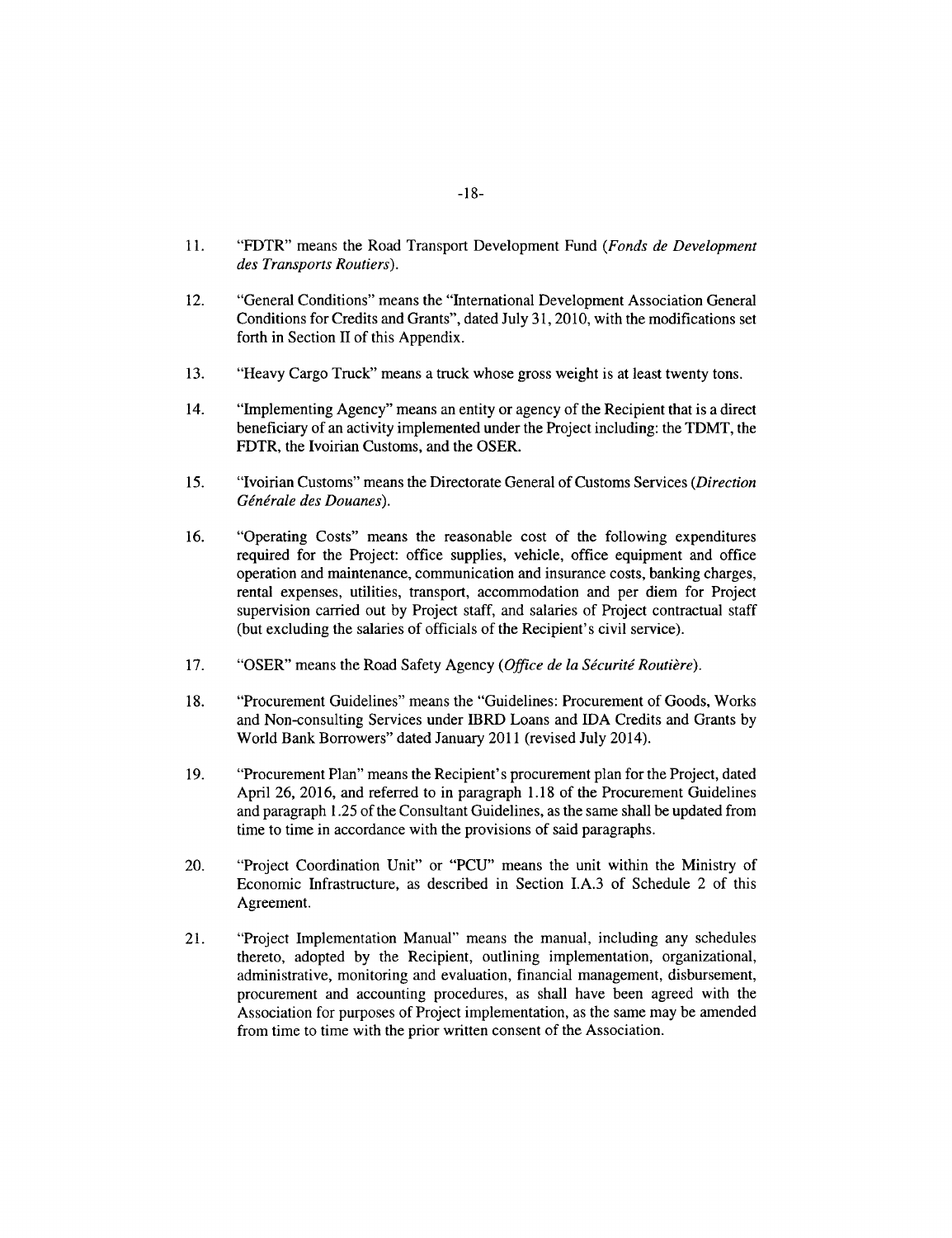- 22. "Project Steering Committee" or **"PSC"** means the committee established **by** the Recipient referred to in Section **I.A.** 1 of Schedule 2 of this Agreement.
- **23.** "Project Technical Committee" or "PTC" means the committee established **by** the Recipient referred to in Section I.A.2 of Schedule 2 of this Agreement.
- 24. "TDMT" means the Directorate General of Transport and Traffic Management at the Ministry of Transport *(Direction Gingrale des Transports et de la Circulation).*
- *25.* "Training" means the reasonable costs associated with training and workshop participation under the Project, consisting of travel and subsistence costs for training participants, costs associated with securing the services of trainers, rental of training facilities, preparation and reproduction of training materials, and other costs directly related to course or workshop preparation and implementation.
- **26.** "Truck Scrapping" means the truck scrapping activity of rundown, unsafe trucks, including for salvage and renewal, to be undertaken as part of the truck renewal scheme of Part 2 of the Project.

## **Section II. Modifications to the General Conditions**

The **General** Conditions **are** hereby modified as follows:

**1.** Section **3.02** is modified to read as **follows:**

"Section **3.02.** *Service Charge and Interest Charge*

- (a) *Service Charge.* The Recipient shall pay the Association a service charge on the Withdrawn Credit Balance at the rate specified in the Financing Agreement. The Service Charge shall accrue from the respective dates on which amounts of the Credit are withdrawn and shall be payable semiannually in arrears on each Payment Date. Service Charges shall be computed on the basis of a 360-day year of twelve 30-day months.
- **(b)** *Interest Charge.* The Recipient shall pay the Association interest on the Withdrawn Credit Balance at the rate specified in the Financing Agreement. Interest shall accrue from the respective dates on which amounts of the Credit are withdrawn and shall be payable semi-annually in arrears on each Payment Date. Interest shall be computed on the basis of a 360-day year of twelve 30-day months."

2. Paragraph 28 of the Appendix ("Financing Payment") is modified **by** inserting the words "the Interest Charge" between the words "the Service Charge" and "the Commitment Charge".